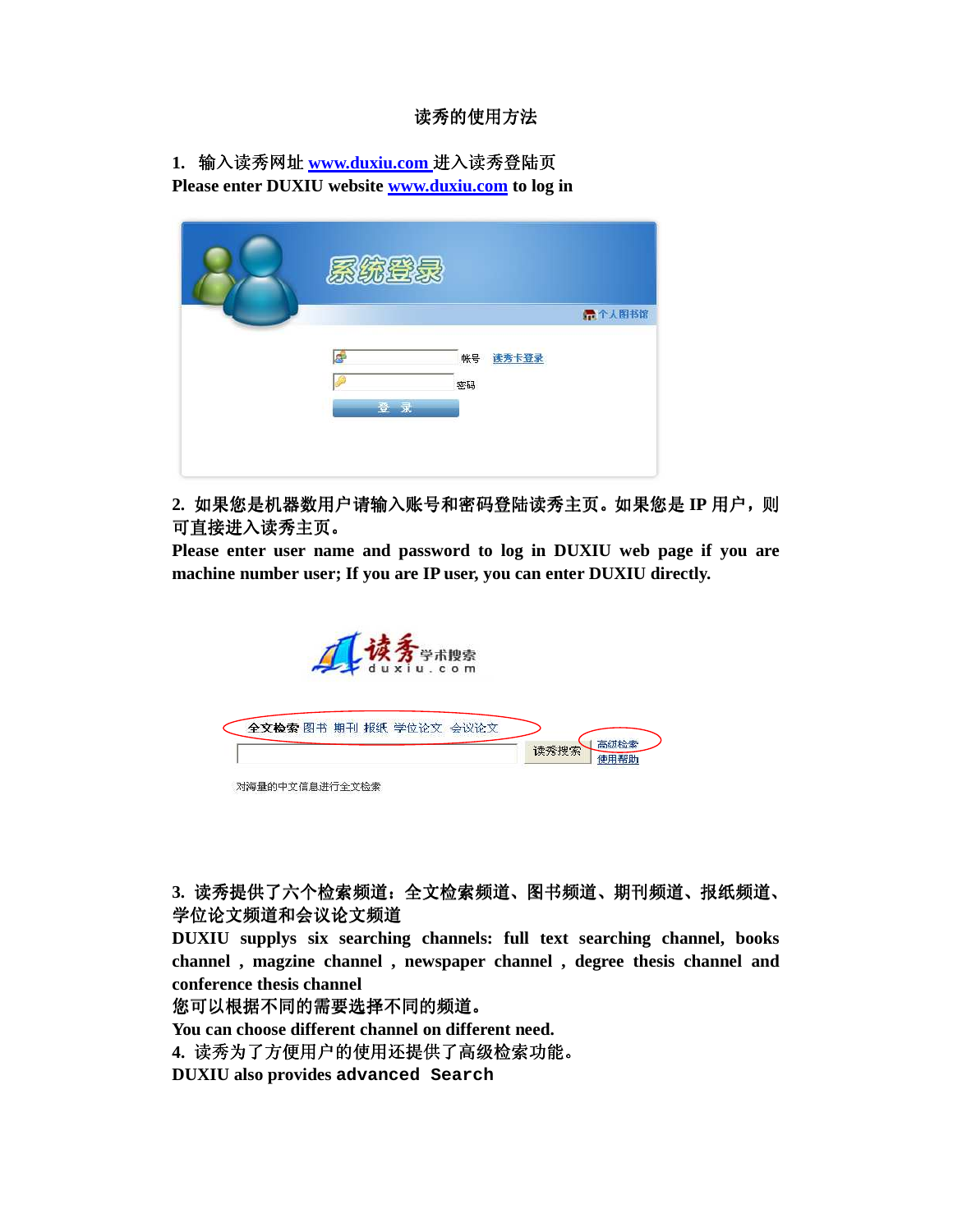| 高级搜索        |                                                      |                         |
|-------------|------------------------------------------------------|-------------------------|
| 书名          |                                                      | (要搜索的图书书名)              |
| 作者          |                                                      | (要搜索的图书作者)              |
| 主題词         |                                                      | (要搜索的图书主题词)             |
| 出版社         |                                                      | (要搜索的图书出版社)             |
| <b>ISBN</b> |                                                      | (要搜索的图书ISBN,最少匹配长度为10). |
| 分类号         | 全部分类                                                 | (要搜索的图书分类)              |
| 年代          | │请先选择开始年代 ▼│<br>请选择<br>$\blacksquare$<br>至           | (要搜索的图书出版年代)            |
| 搜索结果显示条数    | 每页显示10条<br>$\overline{\phantom{a}}$<br>(选择搜索结果显示的条数) | 高级搜索                    |

## 5. 提供书目的文献传递功能,通过"图书馆文献传递中心"可以将您想阅读的 部分传递到您指定的邮箱。

**You could email the part of this book you want to read to your email through** "图书馆文献传递中心 **"** 

| 图书封面                |                                     |                                                                                                                                                                                                             | 阅读                  | 洋细信息 |
|---------------------|-------------------------------------|-------------------------------------------------------------------------------------------------------------------------------------------------------------------------------------------------------------|---------------------|------|
|                     | 资治通鉴选读 中国古典名著<br>作者:李家发解读 页数:467页   |                                                                                                                                                                                                             |                     | v 收藏 |
| 文献传递<br>● 图书馆文献传递中心 | 2002.<br>试读:                        | 【作 者】 李家发解读<br>【形态项】 467页: 20cm<br>【出版项】 甘肃人民出版社, 2002<br>【ISBN号】 7-226-02556-6 / K204.3<br>【原书定价】 CNY24.80<br>【主题词】资治通签 中国(学科:古代史)资治通签 中国 古代史<br>【参考文献格式】李家发解读:资治通鉴选读 中国古典名著,甘肃人民出版社,<br>版权页<br>目录页<br>前言页 |                     |      |
| 咨询表单<br>我的咨询        | 2 内容提要:<br>使用帮助<br>duxiu 超星图书馆欢迎您   |                                                                                                                                                                                                             | 正文17页               |      |
|                     |                                     |                                                                                                                                                                                                             |                     | 退    |
| 答案发送到读者的Email信箱     |                                     | 提示: 参考咨询服务通过读者填写咨询申请表,咨询馆员将及时准确地把读者所咨询的文献资料或问题                                                                                                                                                              |                     |      |
| *诸读者仔细的埴写以下咨询申请表单   |                                     |                                                                                                                                                                                                             |                     |      |
|                     | 咨询标题:资治通鉴选读 中国古典名著 *                |                                                                                                                                                                                                             |                     |      |
| 咨询类型: 图书            |                                     |                                                                                                                                                                                                             |                     |      |
|                     | 需求范围: (提示:本书共有正文页467页)<br>正文页<br>I1 | 页至 50<br>而*                                                                                                                                                                                                 | $\bullet$ $\bullet$ |      |
| 您的E-mail:           |                                     | (诸埴写有效的email邮箱地址,所申请内容将发到您埴写的邮箱)                                                                                                                                                                            |                     |      |
| 矜证码:                |                                     | 方文大士                                                                                                                                                                                                        |                     |      |
|                     |                                     |                                                                                                                                                                                                             | 确认提交                |      |
| LS SIA 27. 3.       | 2.N                                 |                                                                                                                                                                                                             |                     | ده . |

对于图书类的文献传递,每次可以传递 50 页,每周累计传递不能超过全书的 **20%**。

**It can transfer 50 pages per time,20% of the book per week in all in book channel and full text channel.** 

**6.** 期刊频道、报纸频道、学位论文和会议论文频道的文献传递和以上不同**,**但是 依然会把您需要的信息传递到您指定的邮箱:

**The literature transfering in magazine channel**、**newspaper channel**、**degree thesis**